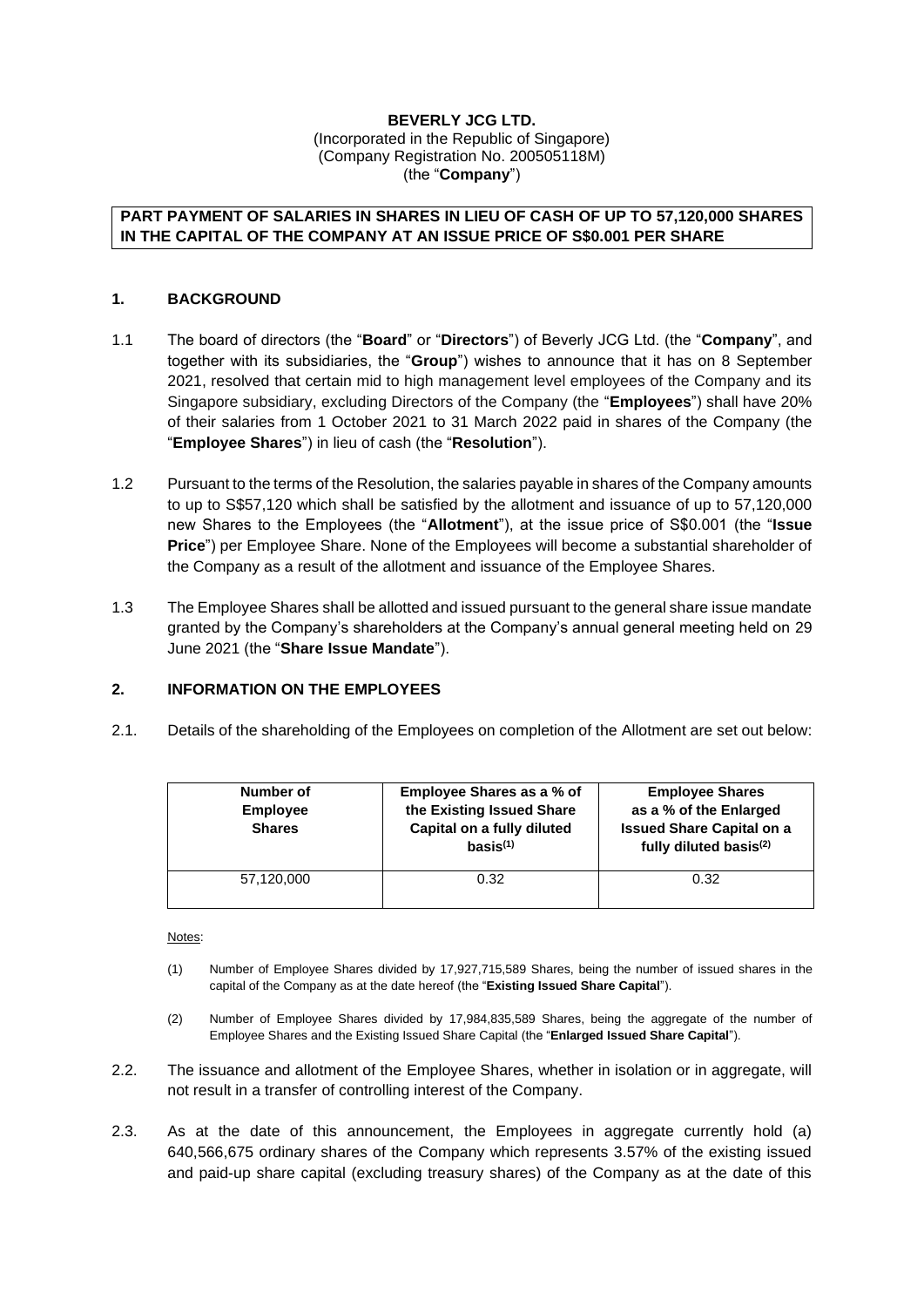announcement and approximately 3.88% of the enlarged issued and paid-up share capital (excluding treasury shares) of the Company after the allotment and issue of the 57,120,000 new ordinary shares in the capital of the Company; and (b) 3,122,230 warrants convertible into 3,122,230 shares of the Company. Each of the Employees is not a person whom the Company is prohibited from issuing securities to, as provided for by Rule 812 of the Singapore Exchange Securities Trading Limited ("**SGX-ST**") Listing Manual Section B: Rules of Catalist. To the best of the Company's knowledge, save as disclosed above and in relation to the Allotment, each of the Employees does not have any connection (including business relationship) with the Company, its Directors and substantial shareholders.

2.4. The Company has decided to place the Employee Shares to the Employees so as to conserve cash. In addition, this also provides the Employees with the opportunity to participate in the equity of the Company and motivate them towards better performance through increased dedication and loyalty. The Employees have agreed to this arrangement with respect to their salaries for the months from 1 October 2021 to 31 March 2022.

# **3. THE ALLOTMENT**

#### 3.1. **The Issue Price**

The Issue Price represents the volume weighted average price of S\$0.001 for trades done on the SGX-ST on 7 September 2021 (being the last full market day on which trades were done immediately preceding the date of the Resolution) (the "**VWAP**"). The VWAP is S\$0.001.

#### 3.2. **The Employee Shares**

There is no moratorium imposed on the Employee Shares.

The Employee Shares, when issued and delivered, shall be free from all claims, charges, liens and other encumbrances whatsoever and shall rank *pari passu* in all respects with and shall carry all rights similar to the existing Shares except that they will not rank for any dividend, right, allotment or other distributions, the record date for which falls on or before the completion of the Allotment.

# 3.3. **Additional Listing Application**

The Company will, through its Catalist sponsor, be making an application to the SGX-ST for the listing and quotation of the Employee Shares on the Catalist Board. The Company will make the necessary announcements once the approval-in-principle for the listing and quotation of the Employee Shares has been obtained from the SGX-ST.

# **4. FINANCIAL EFFECTS OF THE ALLOTMENT**

The financial effects of the Allotment set out below are for illustrative purposes only and do not purport to be indicative or a projection of the results and financial position of the Company and the Group after completion of the Allotment.

The financial effects of the Allotment on the Group have been computed based on the latest available audited financial statements of the Group for the financial year ended 31 December 2020 ("**FY2020**") and the following bases and assumptions:

(a) the expenses incurred in the Allotment are disregarded for the purposes of calculating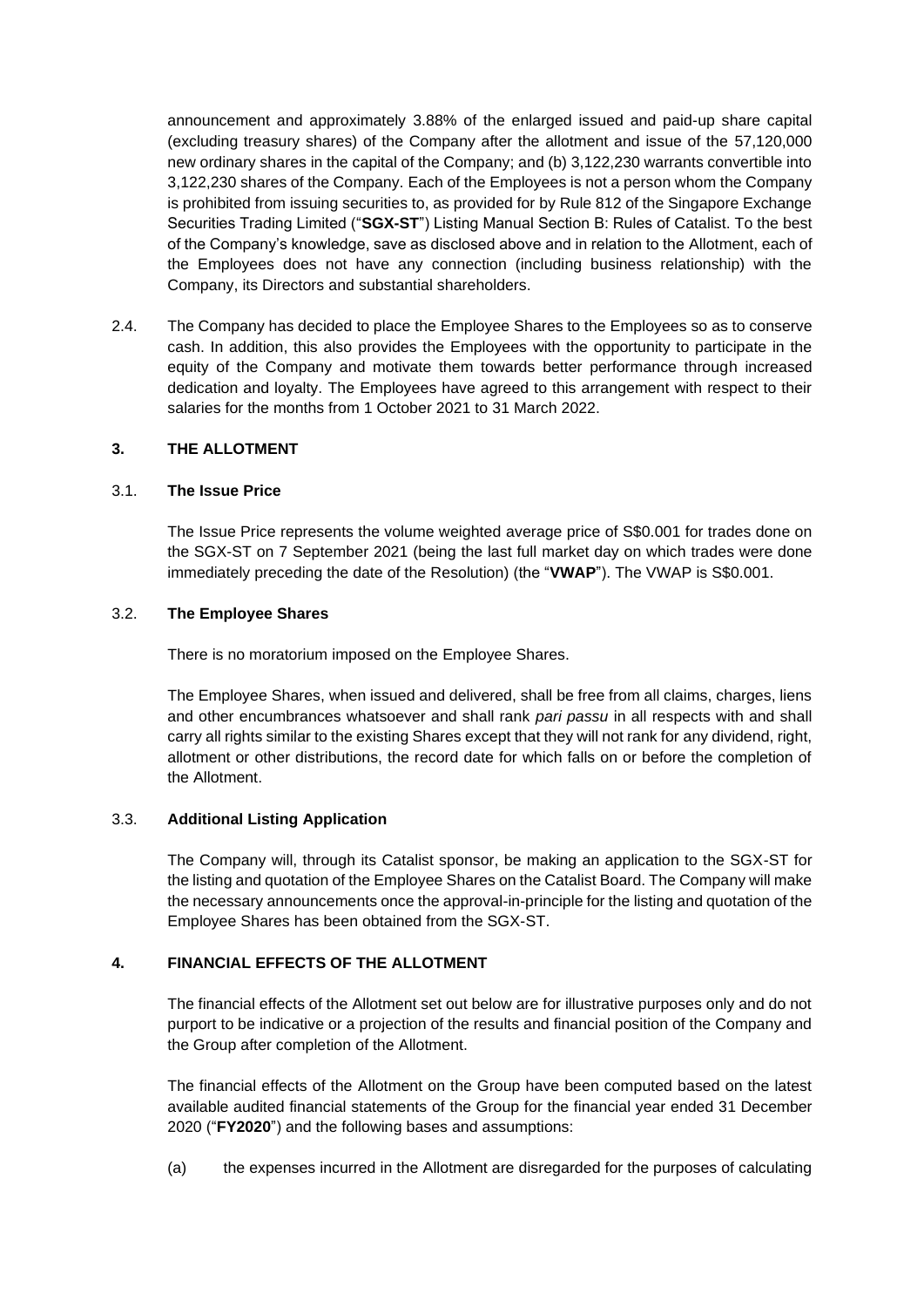the financial effects;

- (b) the financial effect on the consolidated net tangible liabilities ("**NTA**") per Share of the Group is computed based on the assumption that the Allotment was completed on 31 December 2020; and
- (c) the financial effect on the consolidated loss per Share ("**LPS**") of the Group is computed based on the assumption that the Allotment was completed on 1 January 2020.

## **NTA per Share**

|                              | <b>Before the Allotment</b> | After adjusting for the<br><b>Employee Shares</b> |
|------------------------------|-----------------------------|---------------------------------------------------|
| NTA per share<br>(S\$ cents) | 0.024                       | 0.024                                             |

#### **LPS**

|                              | <b>Before the Allotment</b> | After adjusting for the<br><b>Employee Shares</b> |
|------------------------------|-----------------------------|---------------------------------------------------|
| LPS per share<br>(S\$ cents) | 0.032                       | 0.033                                             |

# **5. ALLOTMENT AND ISSUANCE OF THE EMPLOYEE SHARES**

The Employee Shares will be allotted and issued pursuant to the Share Issue Mandate obtained at the annual general meeting of the Company held on 29 June 2021 (the "**AGM**"). Pursuant to the Share Issue Mandate, Directors have the authority to issue: (a) Shares; (b) convertible securities; (c) additional securities arising from the adjustment to (b) above; and (d) Shares arising from the conversion of securities in (b) and (c) above (collectively, "**Instruments**"), provided that the aggregate number of Shares to be issued (including Shares to be issued pursuant to the Instruments, made or granted) does not exceed 100% of the total number of issued Shares (excluding treasury shares and subsidiary holdings) as at the date of the AGM, of which the aggregate number of Shares and Instruments to be issued other than on a pro rata basis to existing shareholders of the Company shall not exceed 50% of the total number of issued Shares (excluding treasury shares and subsidiary holdings) as at the date of the AGM.

As at the date of the AGM, the total number of issued Shares (excluding treasury shares and subsidiary holdings) was 17,927,715,589. Accordingly, the total number of Shares that may be issued pursuant to the Share Issue Mandate is 17,927,715,589 Shares, of which the maximum number of Shares that can be issued other than on a pro rata basis is 8,963,857,794 Shares. As at the date of this announcement, nil Shares have been issued pursuant to the Share Issue Mandate. As such, the 57,120,000 Employee Shares which may be issued pursuant to the Allotment fall within the limits of the Share Issue Mandate.